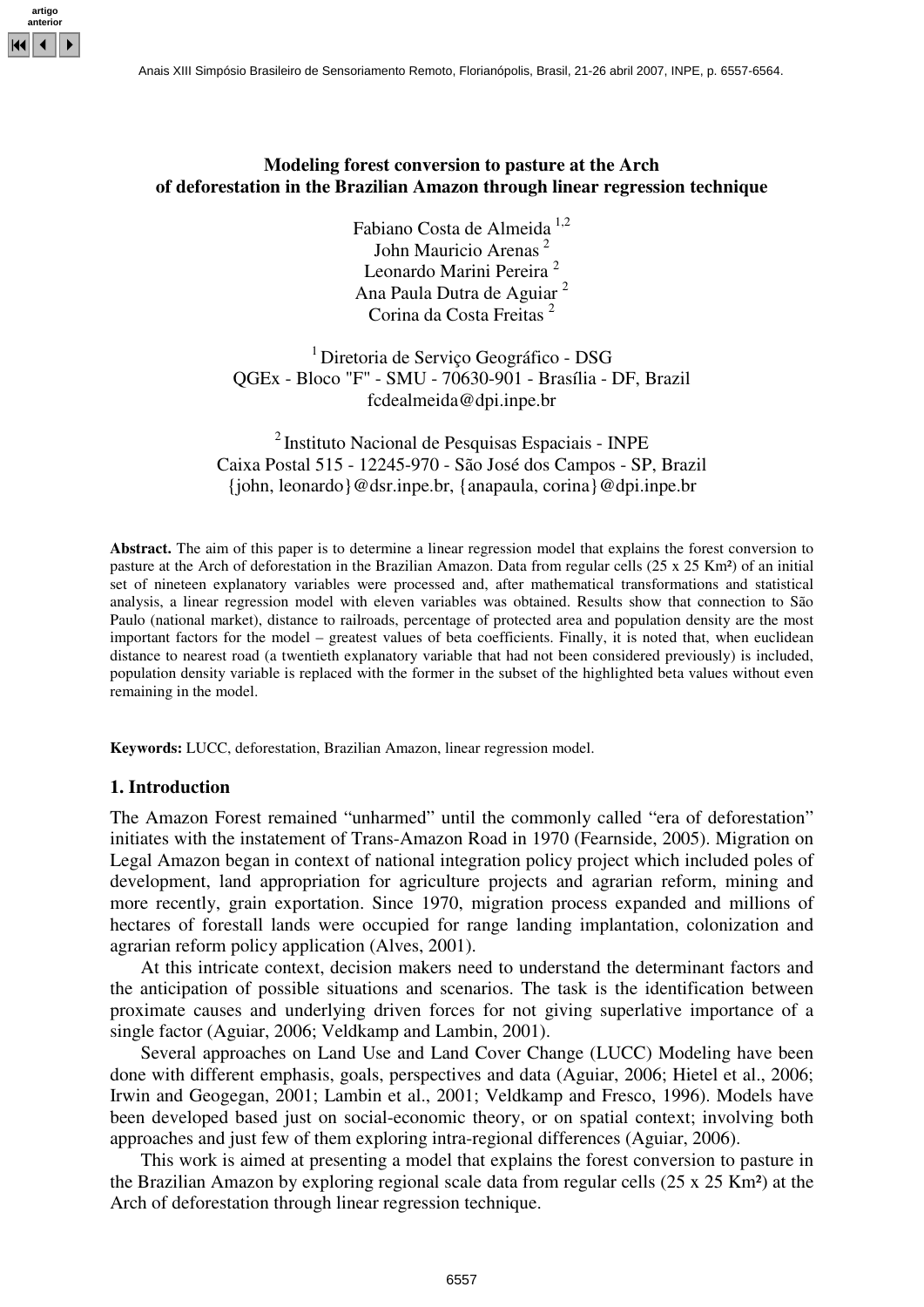# **2. Study Area and Data**

The study area for application of linear regression model is the Arch of deforestation or the densely populated Arch called by Becker (2005) of one of the three macro-regions in Amazon (**Figure 1**).



**Figure 1** – Study area: densely populated Arch [source: Aguiar (2006)].

Aguiar (2006) collected and processed data into 2026 regular cells in fine scale resolution (25 x 25 km²) using CLUE framework modeling. Only a subset of variables provided for that author was used in this work and the explanatory ones are divided into categories as shown on **Table 1**.

| 1 U.VIV 1             |                                             | $\alpha$ called the capital contracted positive. The called $\alpha$ (2000) is                                      |                    |
|-----------------------|---------------------------------------------|---------------------------------------------------------------------------------------------------------------------|--------------------|
| Category              | <b>Cellular Database</b><br><b>Variable</b> | <b>Description</b>                                                                                                  | <b>Source</b>      |
|                       | Dist Rivers                                 | Euclidean distance to nearest large river [Km]                                                                      | <b>IBGE</b>        |
| Accessibility to      | Dist Railroads                              | Euclidean distance to nearest railroad [Km]                                                                         | <b>IBGE</b>        |
| Markets               | $Conn_sp_inv_p$                             | Connection to SP (national market) through the road network considering the type of road                            | <b>IBGE</b>        |
|                       | Conn ne inv p                               | Connection to NE (national market) through the road network considering the type of road                            | <b>IBGE</b>        |
| Economical            | Dist Wood                                   | Euclidean distance to poles of timber production [Km]                                                               | <b>IBAMA</b>       |
| Attractiveness        | Dist Mineral                                | Euclidean distance to all types of mineral deposits [Km]                                                            | <b>CPRM</b>        |
| Demographical         | Pop Dens 96                                 | Population density in 1996                                                                                          | <b>IBGE</b>        |
|                       | Pop Tot Var 81 91                           | Total population variation between 1981-1991                                                                        | <b>IBGE</b>        |
| Technological         | Tech Tractor                                | Number of tractor per number of property owners                                                                     | <b>IBGE</b>        |
|                       | Tech Fertilizer                             | Number of fertilized properties per number of property owners                                                       | <b>IBGE</b>        |
| Agrarian<br>Structure | Agr Area Small<br>Agr Area Large            | Percentage of small and large properties in terms of municipalities area $[\%$ of cell area]                        | <b>IBGE</b>        |
|                       | Agr nr Small<br>Agr nr Large                | Percentage of small and large properties in terms of number of properties in the municipalities<br>[% of cell area] | <b>IBGE</b>        |
| Political             | Settl nfamilies 70 99                       | Number of settled families until 1999                                                                               | <b>INCRA</b>       |
|                       | Prot all                                    | Percentage of protected area (any type) [% of cell area]                                                            | <b>IBAMA/FUNAI</b> |
| Environmental         | Soil fert B1                                | Percentage of soils of high and medium fertility [% of cell area]                                                   | <b>IBGE</b>        |
|                       | Clima humi min 3 ave                        | Humidity mean (May, Jun, Jul, Aug) [%]                                                                              | <b>INMET</b>       |
|                       | Clima humi min 3 ave                        | Total precipitation (May, Jun, Jul, Aug)                                                                            | <b>INMET</b>       |

**Table 1** – Categories of explanatory variables [source: Aguiar (2006)].

The pattern of distribution of dependent variable Luc\_Past (percentage of pasture area in 1996/1997) is shown on **Figure 2**.



**Figure 2** – Pattern of distribution of dependent variable [source: Aguiar (2006)].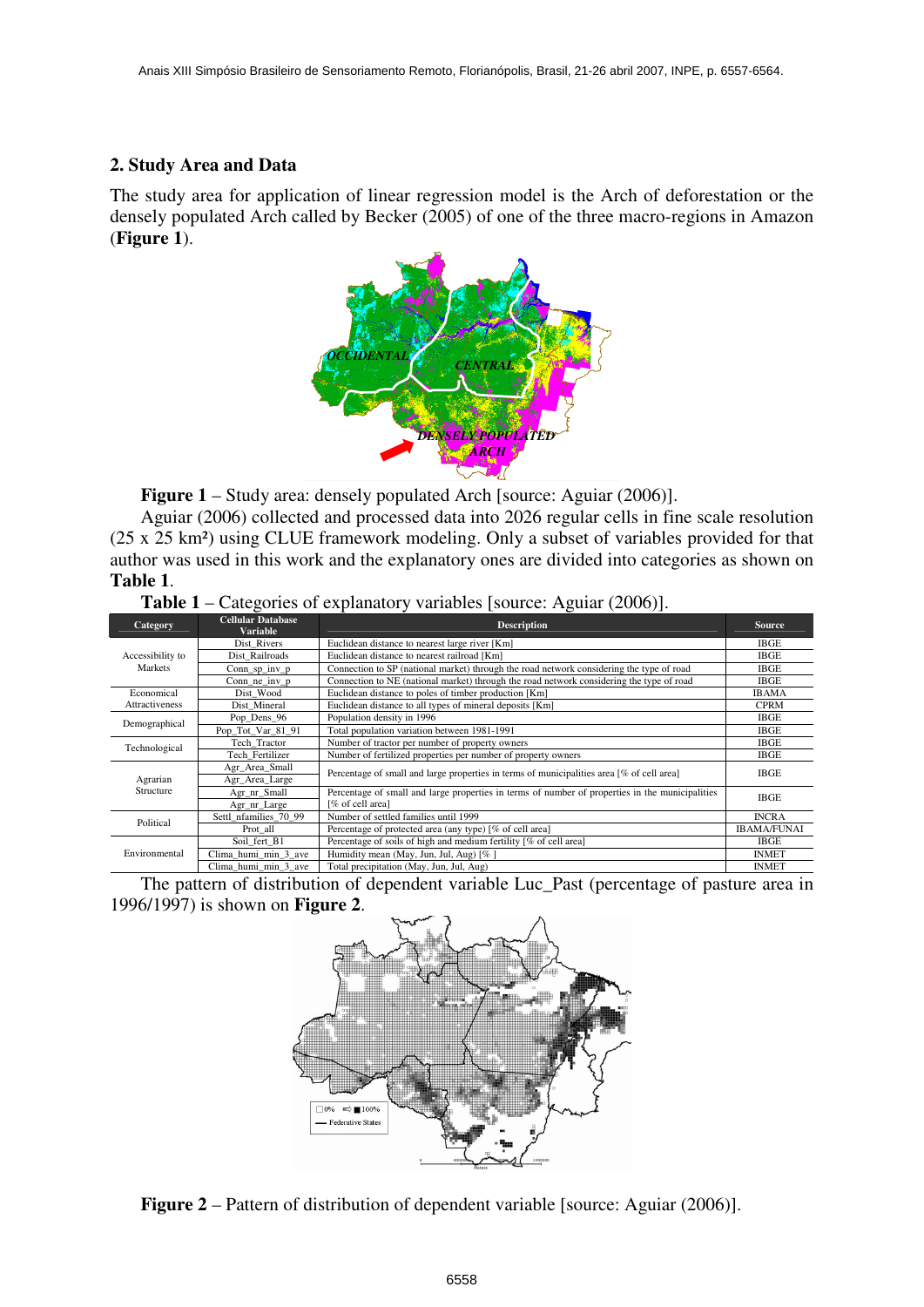#### **3. Building the linear regression model (LRM)**

Neter et al. (1996) present the fluxogram (**Figure 3**) that was used to build the linear regression model in this study.



**Figure 3** – Fluxogram for building regression model [source: Neter et al. (1996)].

The dependent variable and the nineteen predictor ones were compared into a matrix correlation table and a scatterplot matrix graph for finding out correlations and relationships among variables. They indicated the necessity of applying transformations over the variables.

The Shapiro-Wilk test indicated non-normality of dependent variable. It was expected due to the large number of null value cases (**Figure 4**).



**Figure 4** – Exploratory plot of dependent variable.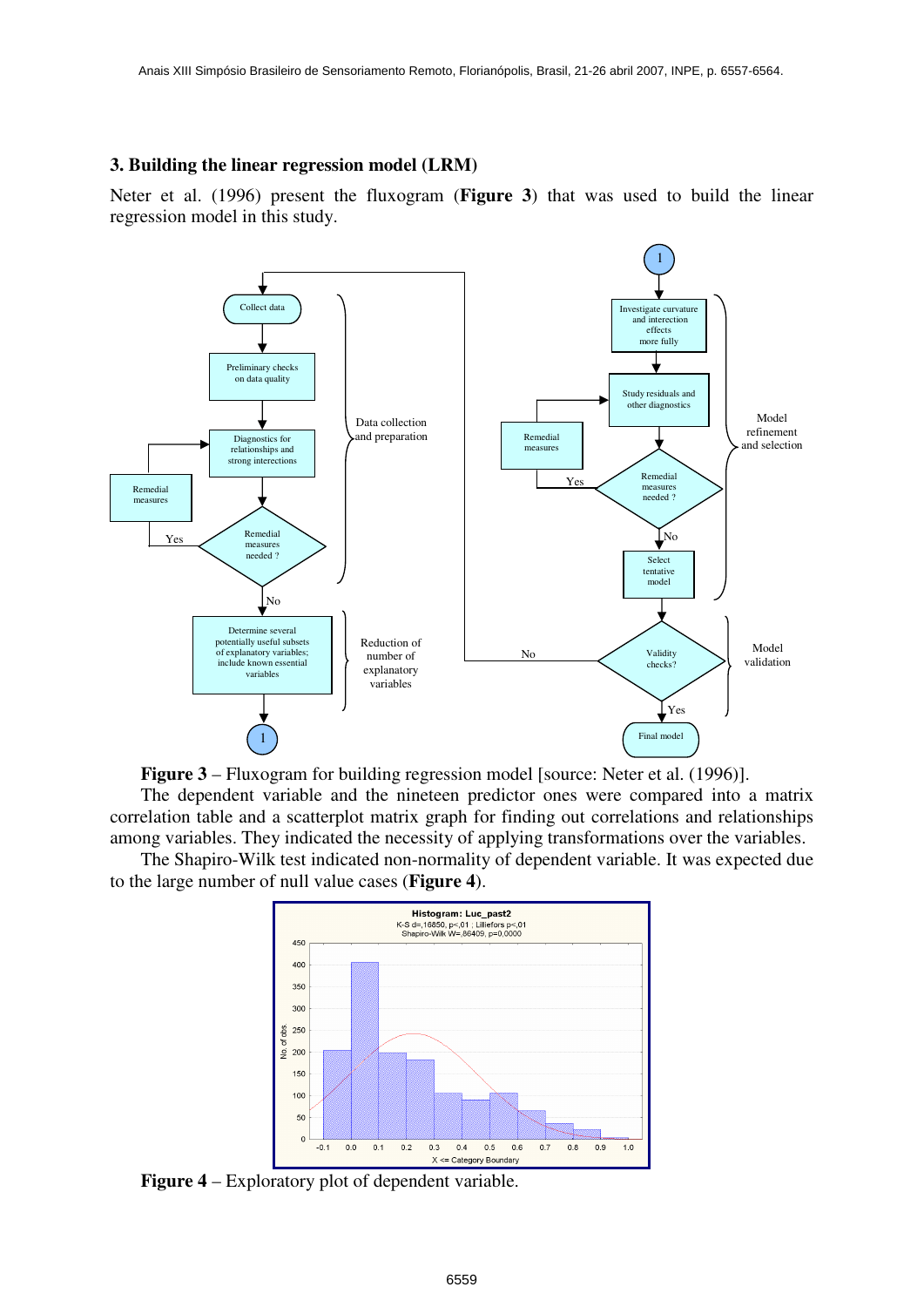The analysis of residuals suggested the linearity of regression function, nonconstancy of error variance, presence of outliers, independence and normality of error terms.

Logarithmic and square root functions were applied on dependent variable in order to find out better correlation and minimize the non-constant tendency of its variance. The same transformations were applied on explanatory variables to improve the analysis and relational comprehension based on Pearson coefficient.

The square root transformation of the dependent variable  $(Y^{0.5})$  was the best one and the functions for the explanatory ones are shown on **Table 2**.

| Transformations applied on explainator, variables. |                 |                        |                 |  |  |  |  |  |
|----------------------------------------------------|-----------------|------------------------|-----------------|--|--|--|--|--|
| <b>Variable</b>                                    | <b>Function</b> | <b>Variable</b>        | <b>Function</b> |  |  |  |  |  |
| Dist Rivers                                        | None            | Agr_Area_Small         | Logarithmic     |  |  |  |  |  |
| Dist_Railroads                                     | None            | Agr_Area_Large         | None            |  |  |  |  |  |
| Conn_sp_inv_p                                      | None            | Agr_nr_Small           | Logarithmic     |  |  |  |  |  |
| $Conn_ne_inv_p$                                    | Square Root     | Agr_nr_Large           | None            |  |  |  |  |  |
| Dist Wood                                          | Logarithmic     | Settl nfamilies 70 99  | Square Root     |  |  |  |  |  |
| <b>Dist Mineral</b>                                | Logarithmic     | Prot_all               | None            |  |  |  |  |  |
| Pop_Dens_96                                        | Logarithmic     | Soil fert B1           | None            |  |  |  |  |  |
| Pop_Tot_Var_81_91                                  | Logarithmic     | Clima_humi_min_3_ave   | None            |  |  |  |  |  |
| <b>Tech Tractor</b>                                | Logarithmic     | Clima_precip_min_3_ave | Logarithmic     |  |  |  |  |  |
| <b>Tech Fertilizer</b>                             | Logarithmic     |                        |                 |  |  |  |  |  |

**Table 2** – Transformations applied on explanatory variables.

The log(Tech\_Tractor) variable is highly correlated with several explanatory variables. It was decided to exclude this one in order to avoid ill-conditioning during the mathematical regression procedure and also to reduce information ambiguity.

Three variables (log(Pop\_Tot\_Var\_81\_91), log(Clima\_precip\_min\_3\_ave) and Agr\_Area\_Large) were also excluded because of the high correlation with other one in their categories (0.79 with log (Pop\_Dens\_96), 0.76 with Clima\_humi\_min\_3\_ave and -0.89 with log(Agr\_Area\_Small), respectively).

The variables log(Agr\_nr\_Small) and Agr\_nr\_Large were eliminated due the negligible correlation value with the dependent one (0.03 and 0.06, respectively). These variables become useless for explanatory variables in the LUCC model.

Analysis of p-value by a t-test suggested exclusion of log(Agr\_Area\_Small) for  $\alpha = 5\%$ and Dist\_Rivers for  $\alpha=1\%$ . A forward stepwise procedure suggested the same variables to purge by the last steps applied over the correlation linear model.

An F-test was conduced to conclude if both variables are non-significant at the same time. The test was conduced considering a full model with 13 variables and a reduced model with 11 variables. The test concluded that both are non-significant for  $\alpha=1\%$ , as suggested the ttest and the forward stepwise procedure.

As a complementary and decisive method, the all-possible-regressions procedure was implemented, which considered all possible subsets in the set of potential X variables letting identify and inspect just the "best" subsets according the individual criterion for each approach.

The  $\mathbb{R}^2$  (**Figure** 5(a)) and adjusted  $\mathbb{R}^2$  (**Figure** 5(b)) criteria reached the 0.69 as its top determination coefficient value with a medium set of possible variables involved (7 to 13) for being implemented as the chosen model between the ranges of 0.66 to 0.69.

However, the Cp value reduced significantly the possible set of variables combinations that could be "suitable" for the model. The chosen set was for 11 variables  $(n + 1)$  is equal of number of parameters, using as criterion of choosing), the Cp value was 11.5, which was the lowest one for all subsets combinations (**Figure 5(c)**).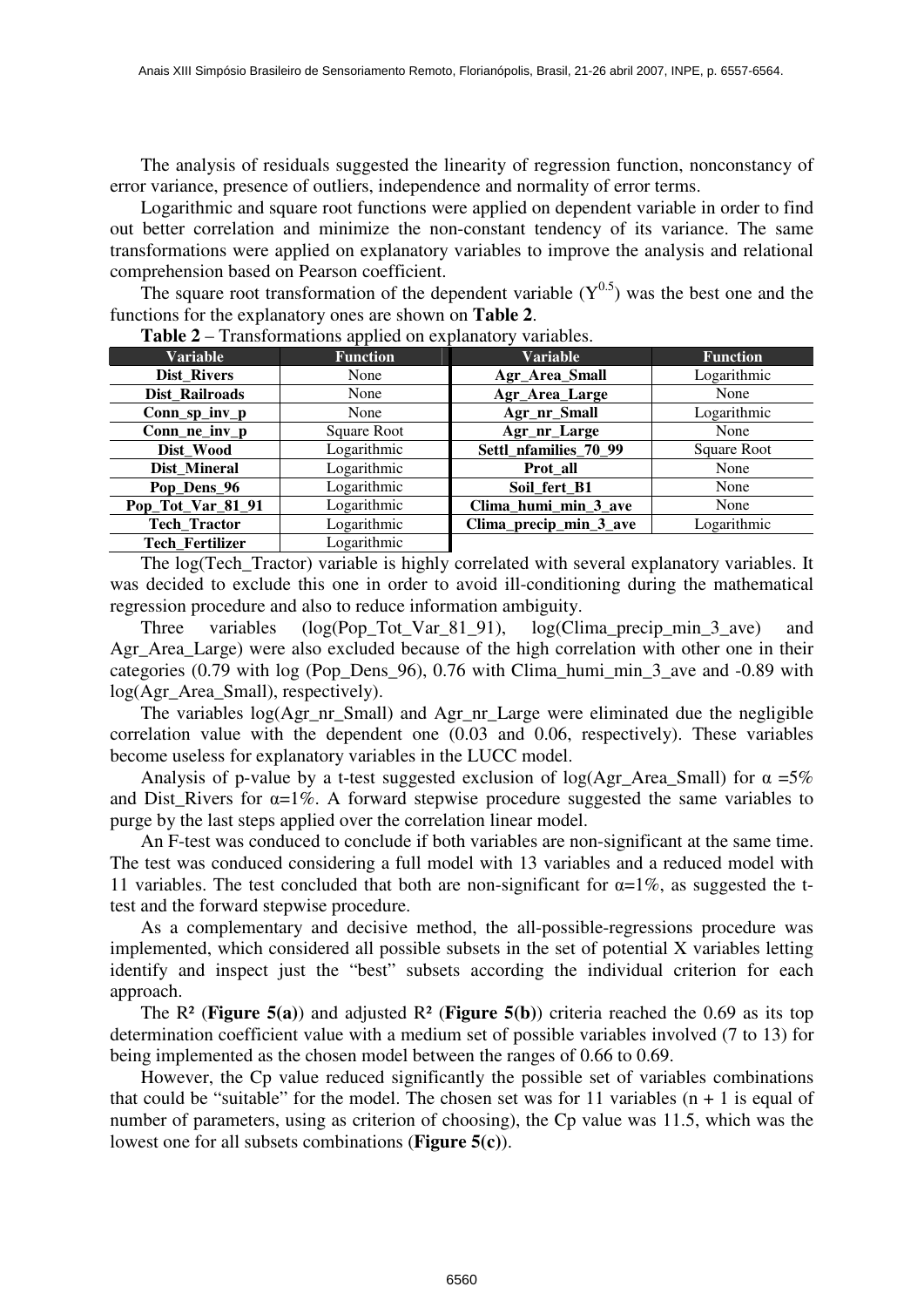

**Figure 5** –  $R^2$ , adjusted  $R^2$  and Cp criteria.

The correlations among the variables of the chosen model are presented on **Table 3** and its regression summary, on **Table 4**.

**Table 3** – Correlation matrix for the chosen model.

|                        | LOG              | LOG                     | Sqrt(SetI nF) | Prot all1 | LOG         | LOG        |          | Dist Railr Conn SP | Sart(Conn | Clima Hu        | Soils Fert | $Y^0.5$  |
|------------------------|------------------|-------------------------|---------------|-----------|-------------|------------|----------|--------------------|-----------|-----------------|------------|----------|
|                        | (Pop dens<br>96) | (Tech Fert<br>ilizer+1) |               |           | (Dist wood) | (Dist Min) | oads     | Inv P              | ne)       | mi Min 3<br>Avi | B1         |          |
| LOG(Pop dens 96)       | 1.000            | 0.022                   | 0.353         | $-0.122$  | $-0.142$    | $-0.264$   | $-0.443$ | 0.120              | 0.480     | $-0.001$        | 0.194      | 0.479    |
| LOG(Tech Fertilizer+1) | 0.022            | 1.000                   | $-0.120$      | $-0.085$  | $-0.105$    | 0.233      | 0.009    | 0.320              | 0.025     | $-0.267$        | 0.173      | 0.038    |
| Sqrt(SetI nF)          | 0.353            | $-0.120$                | 1.000         | $-0.104$  | 0.030       | $-0.107$   | $-0.266$ | 0.063              | 0.243     | $-0.053$        | 0.031      | 0.286    |
| Prot all1              | $-0.122$         | $-0.085$                | $-0.104$      | 1.000     | 0.100       | 0.052      | 0.093    | $-0.209$           | $-0.213$  | 0.076           | $-0.098$   | $-0.445$ |
| LOG(Dist wood)         | $-0.142$         | $-0.105$                | 0.030         | 0.100     | 1.000       | 0.179      | $-0.212$ | 0.103              | 0.136     | $-0.386$        | $-0.078$   | $-0.088$ |
| LOG(Dist Min)          | $-0.264$         | 0.233                   | $-0.107$      | 0.052     | 0.179       | 1.000      | $-0.013$ | 0.025              | 0.004     | $-0.338$        | 0.052      | $-0.218$ |
| Dist Railroads         | $-0.443$         | 0.009                   | $-0.266$      | 0.093     | $-0.212$    | $-0.013$   | 1.000    | $-0.199$           | $-0.548$  | 0.348           | $-0.026$   | $-0.458$ |
| Conn SP Inv P          | 0.120            | 0.320                   | 0.063         | $-0.209$  | 0.103       | 0.025      | $-0.199$ | 1.000              | 0.528     | $-0.556$        | 0.167      | 0.576    |
| Sart(Conn ne)          | 0.480            | 0.025                   | 0.243         | $-0.213$  | 0.136       | 0.004      | $-0.548$ | 0.528              | 1.000     | $-0.343$        | 0.110      | 0.472    |
| Clima Humi Min 3 Avi   | $-0.001$         | $-0.267$                | $-0.053$      | 0.076     | $-0.386$    | $-0.338$   | 0.348    | $-0.556$           | $-0.343$  | 1.000           | $-0.069$   | $-0.304$ |
| Soils Fert B1          | 0.194            | 0.173                   | 0.031         | $-0.098$  | $-0.078$    | 0.052      | $-0.026$ | 0.167              | 0.110     | $-0.069$        | 1.000      | 0.237    |
| $Y^0.5$                | 0.479            | 0.038                   | 0.286         | $-0.445$  | $-0.088$    | $-0.218$   | $-0.458$ | 0.576              | 0.472     | $-0.304$        | 0.237      | 1.000    |

**Table 4** – Regression Summary

R= ,83597043 R²= ,69884656 Adjusted R²= ,69650378

F(11,1414)=298,30 p<0,0000 Std.Error of estimate: ,15301

|                        | Beta        | Std.Err. | B         | Std.Err. | t(1411)    | p-level  |
|------------------------|-------------|----------|-----------|----------|------------|----------|
| Intercept              |             |          | 1.2604    | 0.149243 | 8.4452     | 0.000000 |
| LOG(Pop dens 96)       | 0.245854    | 0.020014 | 0.1133    | 0.009224 | 12.2840    | 0.000000 |
| LOG(Tech Fertilizer+1) | $-0.171948$ | 0.016864 | $-0.4597$ | 0.045087 | $-10.1963$ | 0.000000 |
| Sqrt(Setl nF)          | 0.064787    | 0.015946 | 0.0032    | 0.000777 | 4.0629     | 0.000051 |
| Prot all1              | $-0.287469$ | 0.015261 | $-0.2540$ | 0.013484 | $-18.8373$ | 0.000000 |
| LOG(Dist wood)         | $-0.136202$ | 0.016898 | $-0.1080$ | 0.013394 | $-8.0604$  | 0.000000 |
| LOG(Dist_Min)          | $-0.110961$ | 0.017136 | $-0.0683$ | 0.010544 | $-6.4754$  | 0.000000 |
| Dist Railroads         | $-0.300484$ | 0.019504 | 0.0000    | 0.000000 | $-15.4066$ | 0.000000 |
| Conn SP Inv P          | 0.535703    | 0.021975 | 153.9667  | 6.315700 | 24.3784    | 0.000000 |
| Sqrt(Conn ne)          | $-0.181267$ | 0.022468 | $-3.5292$ | 0.437442 | $-8.0679$  | 0.000000 |
| Clima Humi Min 3 Avi   | $-0.066901$ | 0.021467 | $-0.0034$ | 0.001106 | $-3.1165$  | 0.001867 |
| Soils Fert B1          | 0.102160    | 0.015334 | 0.0884    | 0.013268 | 6.6623     | 0.000000 |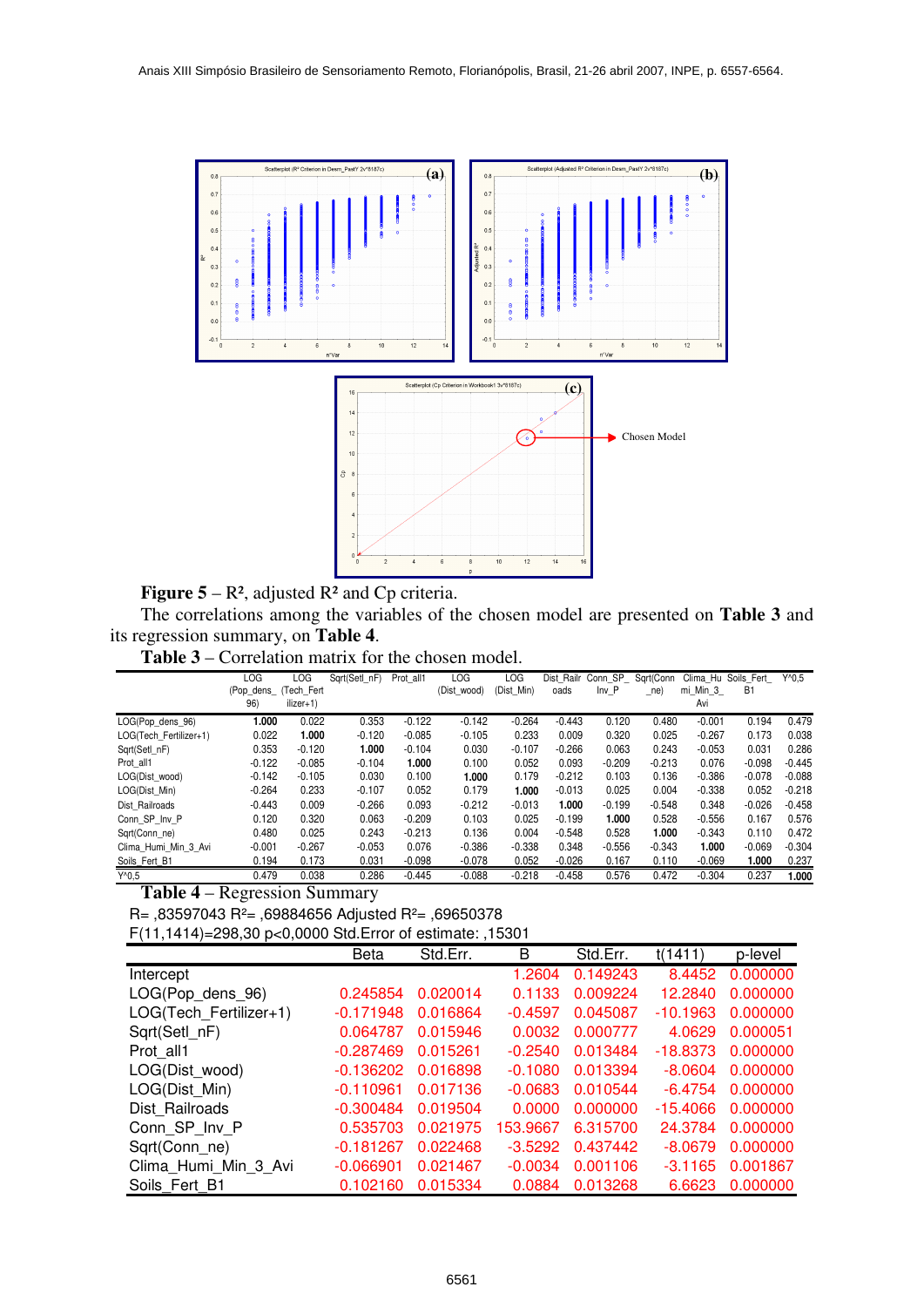The Shapiro-Wilk test was applied for normal analysis of residuals accepting the null hypothesis for  $\alpha = 1\%$  (**Figure 6(a)**). The normal probability plot (**Figure 6(b)**) shows high normality based on coefficient of correlation.





**Figure 6** – Normal analysis of residuals.

Modified Levene test indicated homocedasticity for  $\alpha = 1\%$ .

Outlying cases did not affect the whole model according to Cook's distance measure and only 4.9% of cases were identified as influent values on themselves by DFFITS values.

Since the predictor variables are correlated among themselves, multicollinearity takes place in the model. The effects of this situation are various: inhibit the ability of obtaining good fit, estimated regression coefficients individually may not be statistically significant and simple inference of a specific variable while the other ones are held constant it is no longer applicable.

Then, a metric measure called variance inflation factor (VIF) was applied. Its mean value is 1.628546, concluding that no multicollinearity affects the model (mean VIF is not considerably larger than 1).

Among the several methods used for validation a model, mean squared prediction error (MSPR) was the selected one. Thirty per cent of original data (600 of 2026 cases) were previously separated for this procedure. Since MSPR value (0.023568) is fairly close to mean square error (0.023411), the selected model it is not seriously biased and gives an appropriate indication of the predictive ability of the model.

The final LRM obtained is shown on **Equation 1**.

 $Y^{0.5}$  = 1.2604 + 0.1133\*logX<sub>1</sub> - 0.4597\*log(X<sub>2</sub>+1) + 0.0032\*X<sub>3</sub><sup>0.5</sup> - 0.2540\*X<sub>4</sub>  $-0.1080 * \log X_5 - 0.0683 * \log X_6 - 2.7 * 10^{-7} * X_7 + 153.9667 * X_8 - 3.5292 * X_9^{0.5} - 0.0034 * X_{10} +$  $0.0884*X_{11} + \xi$ . (1)

Where:

| $Y = Luc$ Past;                | $X_5 = Dist$ Wood;                                    | $X_{10}$ = Clima_humi_min_3_ave; |
|--------------------------------|-------------------------------------------------------|----------------------------------|
| $X_1 = Pop\_Dens_96;$          | $X_6$ = Dist Mineral;                                 | $X_{11}$ = Soil fert B1;         |
| $X_2$ = Tech Fertilizer;       | $X_7$ = Dist Railroads;                               | $\xi$ = Random error term.       |
| $X_3$ = Settl_nfamilies_70_99; | $X_8 = \text{Conn}\_\text{sp}\_\text{inv}\_\text{p};$ |                                  |
| $X_4 = Prot\_all;$             | $X_9 = \text{Conn}\_\text{ne}\_\text{inv}\_\text{p};$ |                                  |

The most important explanatory variables for the model are highlighted by the beta values. They are: Conn\_sp\_inv\_p, Dist\_Railroads, Prot\_all and Pop\_Dens\_96.

In order to verify if the euclidean distance to nearest road influences the model, the variable Dist\_Roads – a twentieth explanatory variable that had not been considered previously – was incorporated to the data set.

All the steps were replicated and the final model has the same explanatory variables, excepted for the replacing log(Pop Dens  $96$ ) with the square root of Dist Road – including its place in the highlighted beta values set (**Table 5**).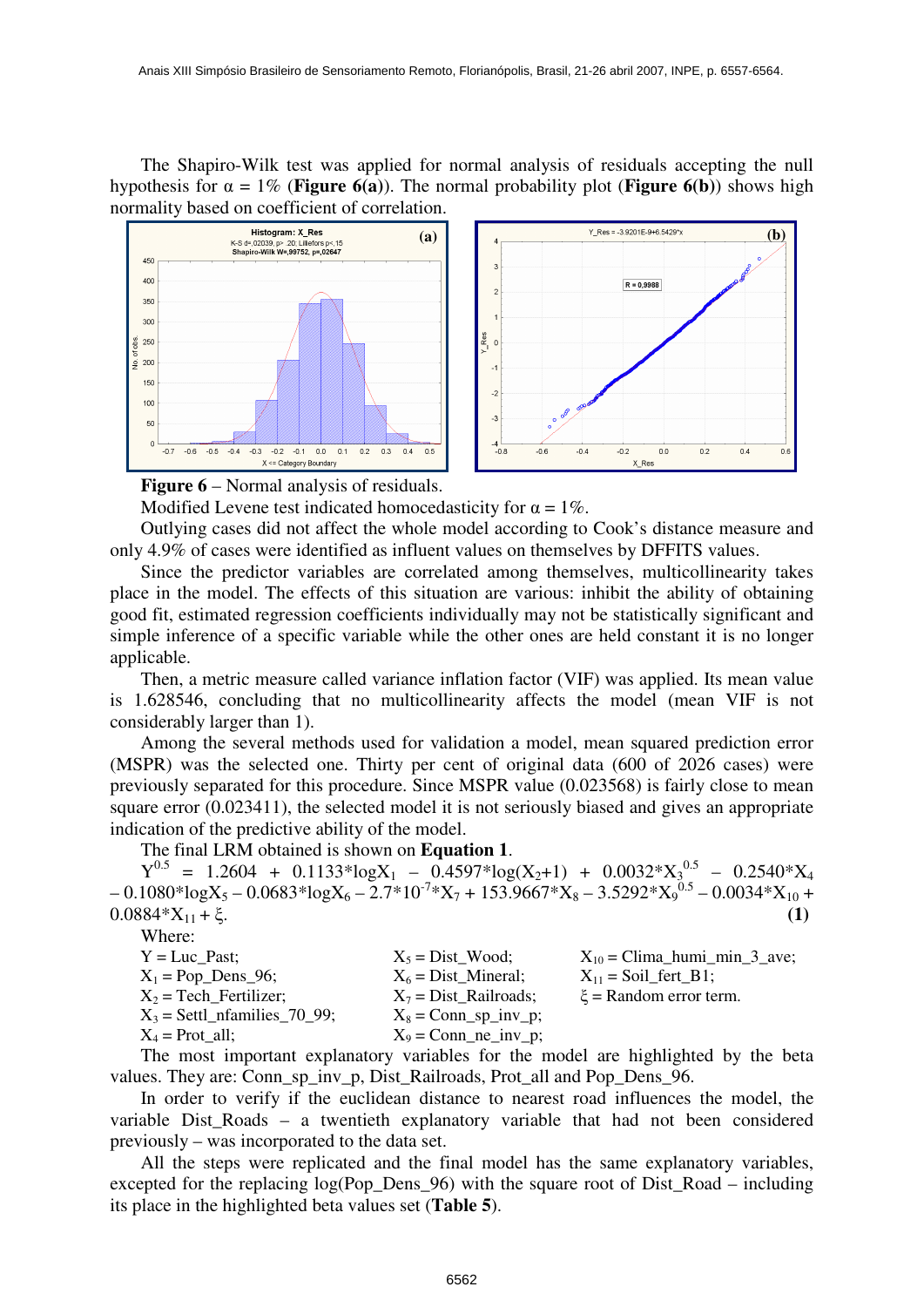| <b>Table 5</b> – Regression Summary (considering the distance to nearest road variable) |
|-----------------------------------------------------------------------------------------|
| $R = 0.83551737 R^2 = 0.69808927 Adjusted R^2 = 0.69574060$                             |
| F(11,1414)=297,23 p<0,0000 Std. Error of estimate: ,15320                               |

|                        | <b>Beta</b> | Std.Err. | В         | Std.Err. | t(1411)    | p-level  |
|------------------------|-------------|----------|-----------|----------|------------|----------|
| Intercept              |             |          | 1.4962    | 0.147925 | 10.1145    | 0.000000 |
| LOG(Tech Fertilizer+1) | $-0.132716$ | 0.016746 | $-0.3548$ | 0.044772 | $-7.9252$  | 0.000000 |
| Sqrt(SetI nF)          | 0.071190    | 0.015858 | 0.0035    | 0.000773 | 4.4893     | 0.000008 |
| Prot all1              | $-0.274234$ | 0.015286 | $-0.2423$ | 0.013507 | $-17.9397$ | 0.000000 |
| LOG(Dist wood)         | $-0.111728$ | 0.017424 | $-0.0886$ | 0.013811 | $-6.4123$  | 0.000000 |
| LOG(Dist Min)          | $-0.145645$ | 0.016599 | $-0.0896$ | 0.010213 | $-8.7743$  | 0.000000 |
| Dist Railroads         | $-0.317844$ | 0.019216 | 0.0000    | 0.000000 | $-16.5408$ | 0.000000 |
| Sqrt(Dist Roads)       | $-0.228890$ | 0.018880 | $-0.0007$ | 0.000056 | $-12.1231$ | 0.000000 |
| Conn SP Inv P          | 0.428526    | 0.022398 | 123.1628  | 6.437290 | 19.1327    | 0.000000 |
| Sqrt(Conn ne)          | $-0.120569$ | 0.021221 | $-2.3475$ | 0.413177 | $-5.6815$  | 0.000000 |
| Clima Humi Min 3 Avi   | $-0.072079$ | 0.021515 | $-0.0037$ | 0.001108 | $-3.3502$  | 0.000829 |
| Soils Fert B1          | 0.112589    | 0.015214 | 0.0974    | 0.013163 | 7.4005     | 0.000000 |

This is an important statement because distance from roads could be measured easier by remote sensing users/researchers than demographical data collection.

In spite of data set are spatially distributed, the approach used in this work did not consider the spatial effects. In order to provide a visual analysis, a map is presented containing residuals cell frame (**Figure 7**).



**Figure 7** – Spatial distribution for standardized residuals. The global Moran index of 0.38 was calculated, indicating medium spatial dependence.

# **4. Conclusions**

Data from 2026 regular cells (25 x 25 Km<sup>2</sup>) of an initial set of nineteen explanatory variables were processed and refinements procedures produced a linear regression model with eleven explanatory variables. The most important ones were highlighted by the beta values: connection to São Paulo, distance to railroads, percentage of protected area and population density.

This result ratifies the heterogeneity of factors that should explain the forest conversion to pasture at the Arch in the Brazilian Amazon in the last decades. While accessibility to markets motivates the deforestation, the political activity of creating protected areas appears as an